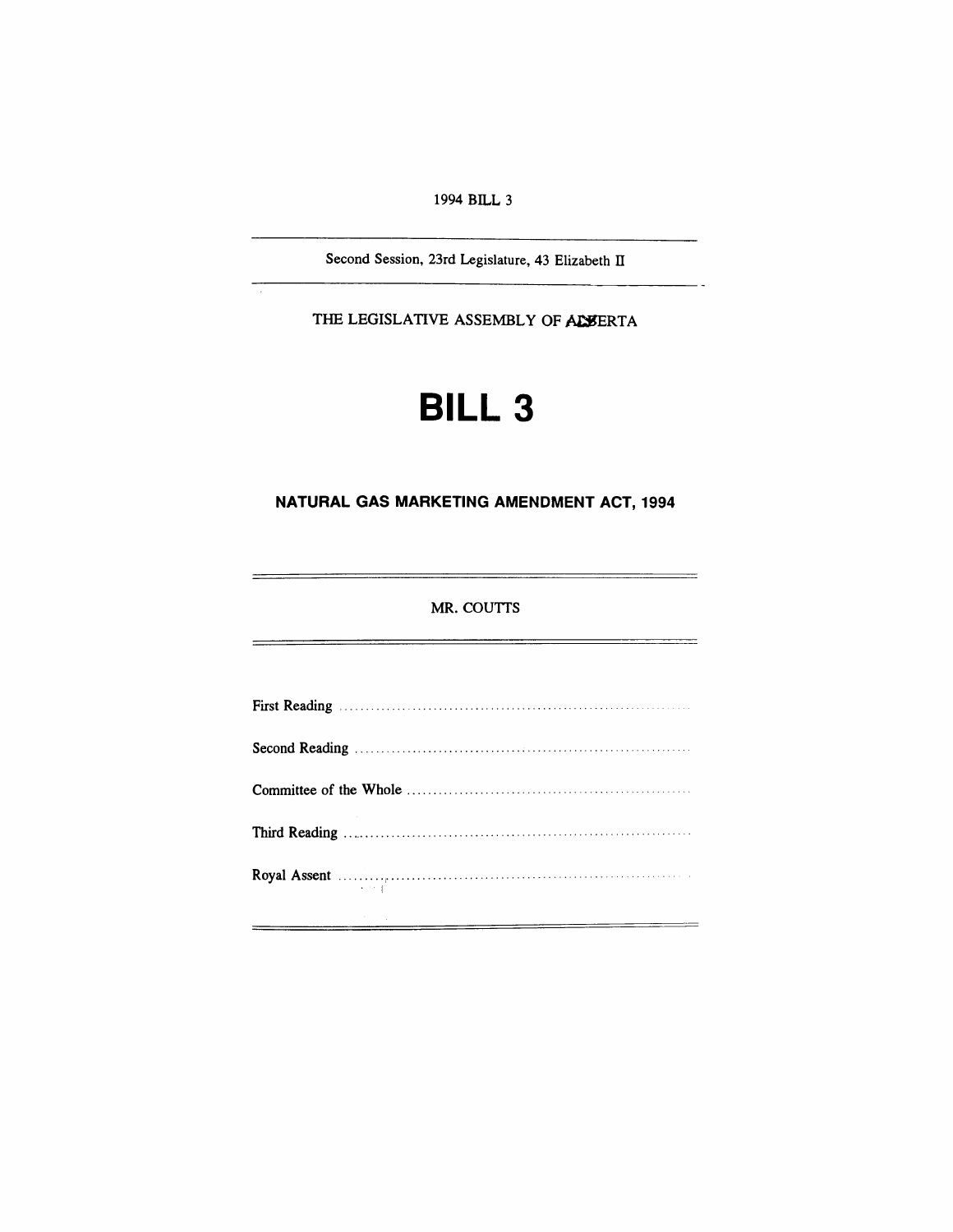*Bill* 3 *Mr. Coutts*

# **BILL 3**

#### 1994

## .**NATURAL GAS MARKETING AMENDMENT ACT, 1994**

#### *(Assented to* ,1994)

HER MAJESTY, by and with the advice and consent of the Legislative Assembly of Alberta, enacts as follows:

- *1 The Natural Gas Marketing Act is amended by this Act.*
- *2 Section* 13 *is amended*
	- *(a) in subsection (2)*
		- *(i) by repealing clause (b) and substituting the following:*
			- (b) information to be furnished to the Commission, the persons required to furnish that information, the form in which that information must be furnished and the time within which the information must be furnished,
		- (ii) *by adding* "and" *at the end of clause (c) and* by *adding the following after clause* (*c):*
			- (d) the imposition of pecuniary penalties for failure to comply with subsection (3)(b).

 $\ddot{\phantom{a}}$ 

*(b) in subsection (3)(b) by adding* "within the time prescribed by the regulations" *after* "required by the regulations".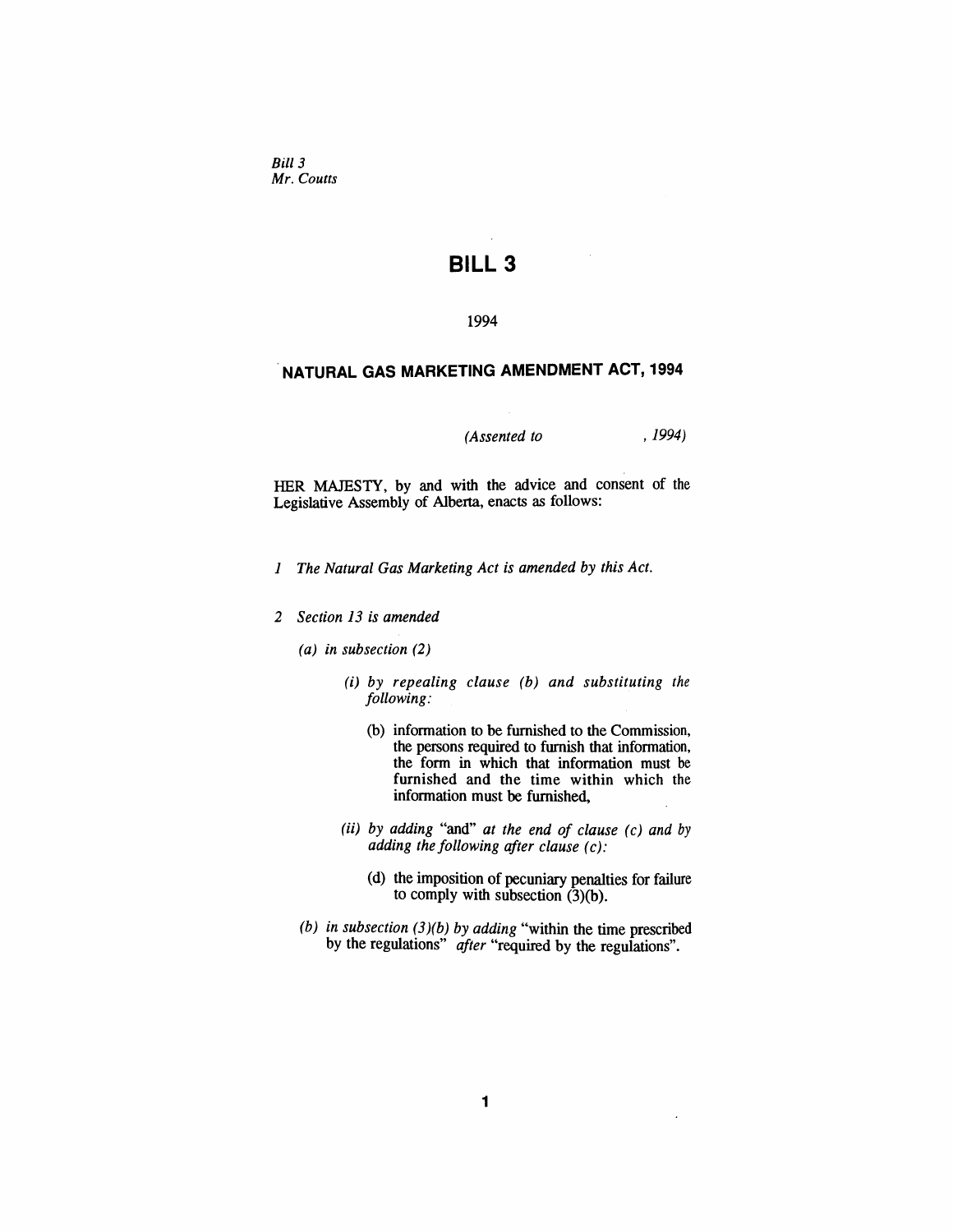#### **Explanatory Notes**

- 1 Amends chapter N-2.8 of the Statutes of Alberta, 1986.
- 2 Section 13 presently reads:

*13(1) The Lieutenant Governor in Council may make regulations respecting the keeping of and the furnishing to the Commission of information relating to natural gas, marketable gas and products obtained by processing natural gas or marketable gas and required for the purposes of*

- *(a) evaluating, formulating or administering any policy or program of the Department of Energy, or*
- *(b) administering any enactment under the administration of the Minister.*

*(2) Regulations under this section may provide for any matter respecting*

- *(a) the keeping ofrecords for the purposes of this Part and the persons required to keep them,*
- *(b) the kinds of information to be furnished to the Commission and the persons required to furnish that information. and*
- *(c) the confidentiality of records. returns and other information obtained by the Commission under this Parr and the communication of and access to those records and returns and that information.*

1 **Explanatory Notes**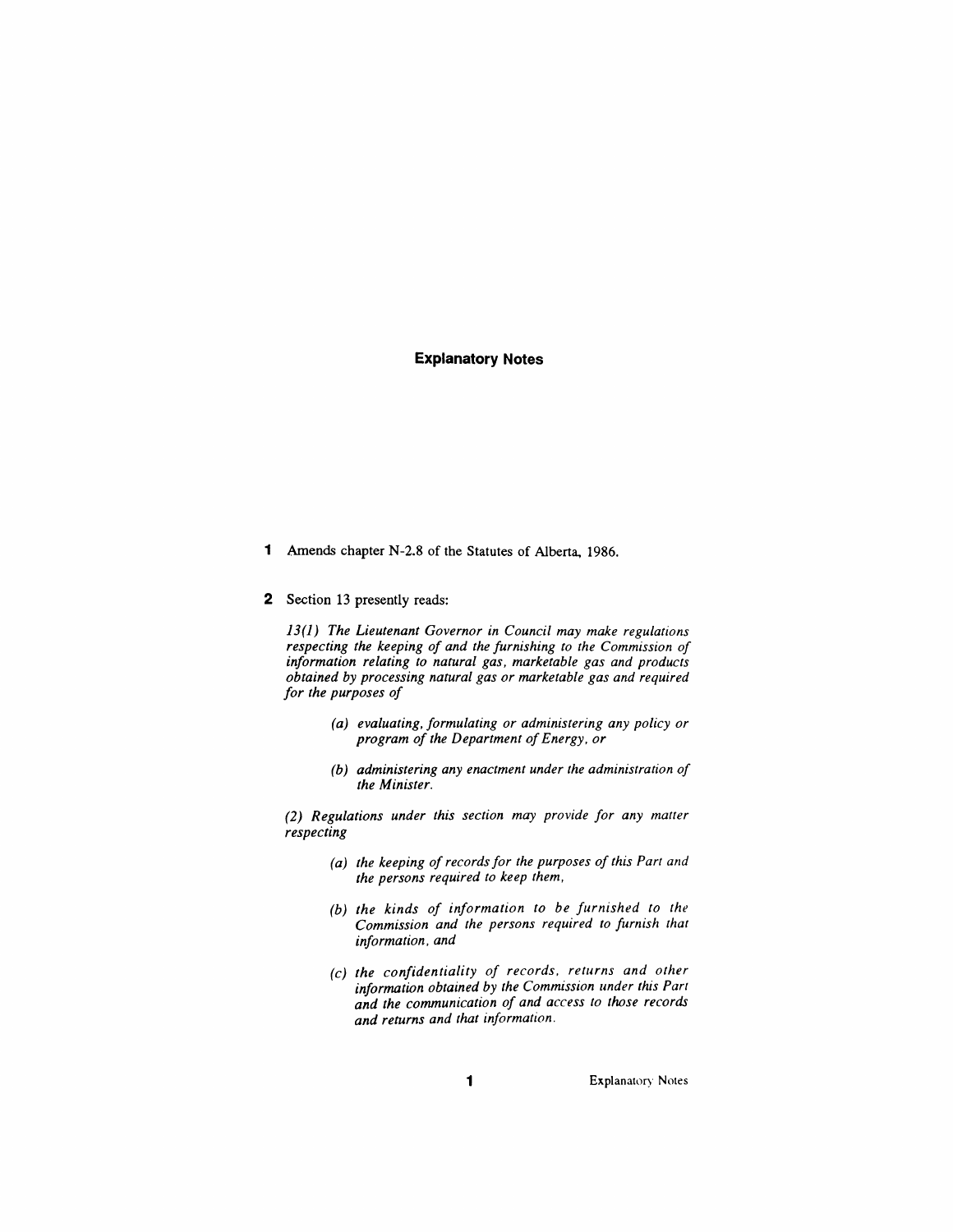*3 Section 16(a) is amended by striking out* "section 13(3)" *and substituting* "section 13(3)(a)".

- *4 Section* 24 *is amended*
	- *(a) in subsection* (2) *by adding* ", whether or not the corporation has been prosecuted for or convicted of the offence" *after* "provided for the offence";

 $\bar{z}$ 

*(b) by adding the following after subsection (2):*

(3) A prosecution for an offence under this Act may be commenced within 36 months from the date on which the subject-matter of the offence arose, and not afterwards.

 $\bar{\beta}$